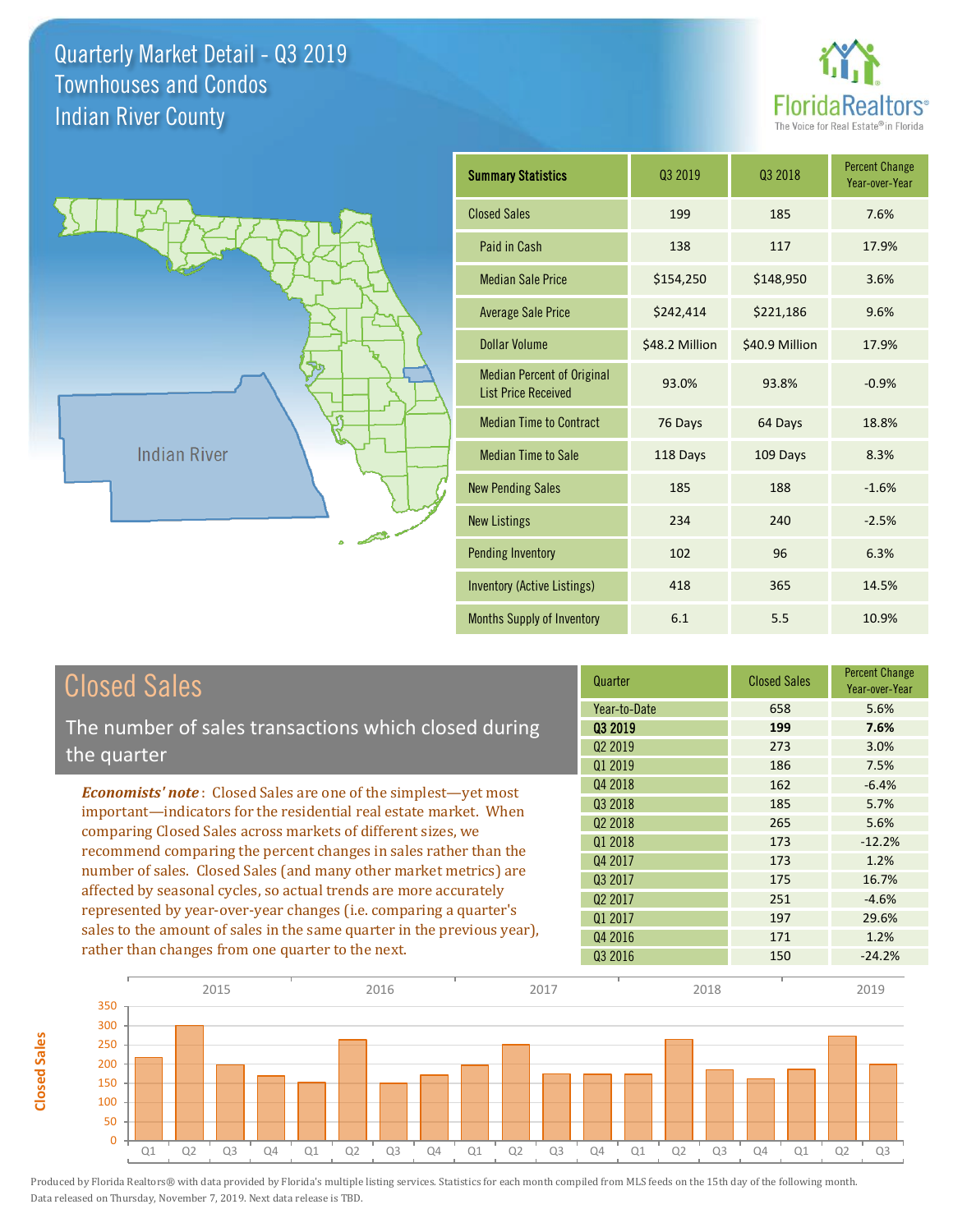**Cash Sales**



| <b>Cash Sales</b>                                                              | Quarter             | <b>Cash Sales</b> | <b>Percent Change</b><br>Year-over-Year |
|--------------------------------------------------------------------------------|---------------------|-------------------|-----------------------------------------|
|                                                                                | Year-to-Date        | 463               | 3.6%                                    |
| The number of Closed Sales during the quarter in                               | 03 2019             | 138               | 17.9%                                   |
| which buyers exclusively paid in cash                                          | 02 2019             | 190               | $-2.6%$                                 |
|                                                                                | Q1 2019             | 135               | 0.0%                                    |
|                                                                                | Q4 2018             | 100               | $-12.3%$                                |
|                                                                                | 03 2018             | 117               | $-12.7%$                                |
| <b>Economists' note:</b> Cash Sales can be a useful indicator of the extent to | 02 2018             | 195               | 2.6%                                    |
| which investors are participating in the market. Why? Investors are            | 01 2018             | 135               | $-4.9%$                                 |
| far more likely to have the funds to purchase a home available up front,       | Q4 2017             | 114               | $-13.0%$                                |
| whereas the typical homebuyer requires a mortgage or some other                | Q3 2017             | 134               | 34.0%                                   |
| form of financing. There are, of course, many possible exceptions, so          | Q <sub>2</sub> 2017 | 190               | $-0.5%$                                 |
| this statistic should be interpreted with care.                                | Q1 2017             | 142               | 11.8%                                   |
|                                                                                | Q4 2016             | 131               | $-5.8%$                                 |



# Cash Sales as a Percentage of Closed Sales

The percentage of Closed Sales during the quarter which were Cash Sales

*Economists' note* : This statistic is simply another way of viewing Cash Sales. The remaining percentages of Closed Sales (i.e. those not paid fully in cash) each quarter involved some sort of financing, such as mortgages, owner/seller financing, assumed loans, etc.



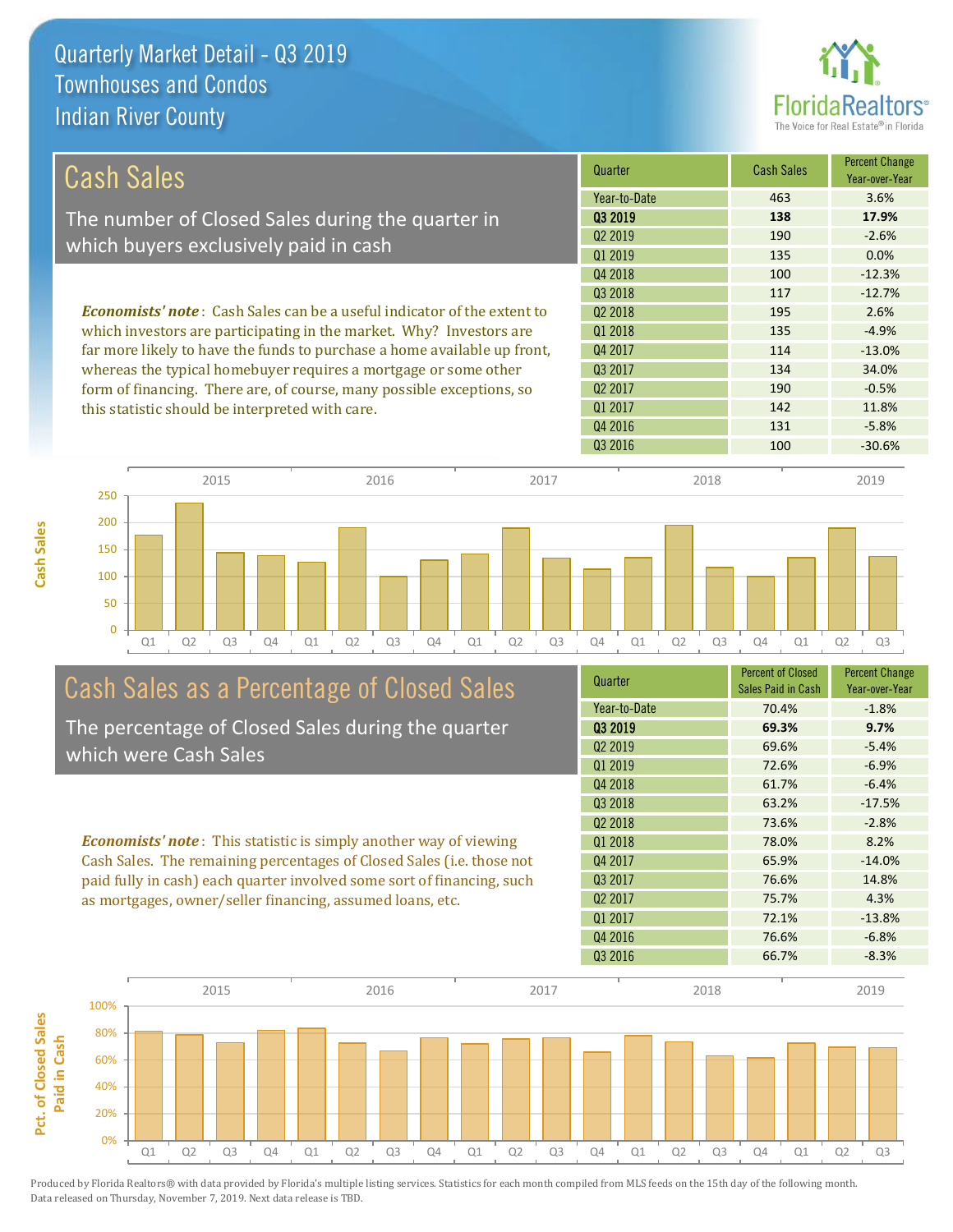

## Median Sale Price

The median sale price reported for the quarter (i.e. 50% of sales were above and 50% of sales were below)

*Economists' note* : Median Sale Price is our preferred summary statistic for price activity because, unlike Average Sale Price, Median Sale Price is not sensitive to high sale prices for small numbers of homes that may not be characteristic of the market area. Keep in mind that median price trends over time are not always solely caused by changes in the general value of local real estate. Median sale price only reflects the values of the homes that *sold* each quarter, and the mix of the types of homes that sell can change over time.

| Quarter             | <b>Median Sale Price</b> | <b>Percent Change</b><br>Year-over-Year |
|---------------------|--------------------------|-----------------------------------------|
| Year-to-Date        | \$165,000                | 13.8%                                   |
| 03 2019             | \$154,250                | 3.6%                                    |
| Q <sub>2</sub> 2019 | \$174,000                | 8.8%                                    |
| Q1 2019             | \$156,950                | 20.7%                                   |
| Q4 2018             | \$158,500                | 15.1%                                   |
| Q3 2018             | \$148,950                | 14.6%                                   |
| Q <sub>2</sub> 2018 | \$160,000                | $-1.5%$                                 |
| Q1 2018             | \$130,000                | 6.6%                                    |
| Q4 2017             | \$137,750                | 11.5%                                   |
| Q3 2017             | \$130,000                | 0.0%                                    |
| Q <sub>2</sub> 2017 | \$162,500                | 22.2%                                   |
| Q1 2017             | \$122,000                | 11.7%                                   |
| Q4 2016             | \$123,500                | 9.3%                                    |
| Q3 2016             | \$130,000                | 16.1%                                   |



### Average Sale Price

The average sale price reported for the quarter (i.e. total sales in dollars divided by the number of sales)

*Economists' note* : Usually, we prefer Median Sale Price over Average Sale Price as a summary statistic for home prices. However, Average Sale Price does have its uses—particularly when it is analyzed alongside the Median Sale Price. For one, the relative difference between the two statistics can provide some insight into the market for higher-end homes in an area.

| Quarter             | <b>Average Sale Price</b> | <b>Percent Change</b><br>Year-over-Year |
|---------------------|---------------------------|-----------------------------------------|
| Year-to-Date        | \$282,647                 | 13.4%                                   |
| Q3 2019             | \$242,414                 | 9.6%                                    |
| Q <sub>2</sub> 2019 | \$315,733                 | 9.9%                                    |
| Q1 2019             | \$277,132                 | 25.4%                                   |
| Q4 2018             | \$284,515                 | 40.6%                                   |
| Q3 2018             | \$221,186                 | $-1.6%$                                 |
| Q <sub>2</sub> 2018 | \$287,399                 | 8.4%                                    |
| Q1 2018             | \$221,053                 | $-17.8%$                                |
| Q4 2017             | \$202,380                 | $-4.0%$                                 |
| Q3 2017             | \$224,740                 | 6.5%                                    |
| Q <sub>2</sub> 2017 | \$265,071                 | 19.6%                                   |
| Q1 2017             | \$269,049                 | 18.9%                                   |
| Q4 2016             | \$210,855                 | $-12.5%$                                |
| Q3 2016             | \$211,095                 | 11.2%                                   |



**Average Sale Price**

**Average Sale Price**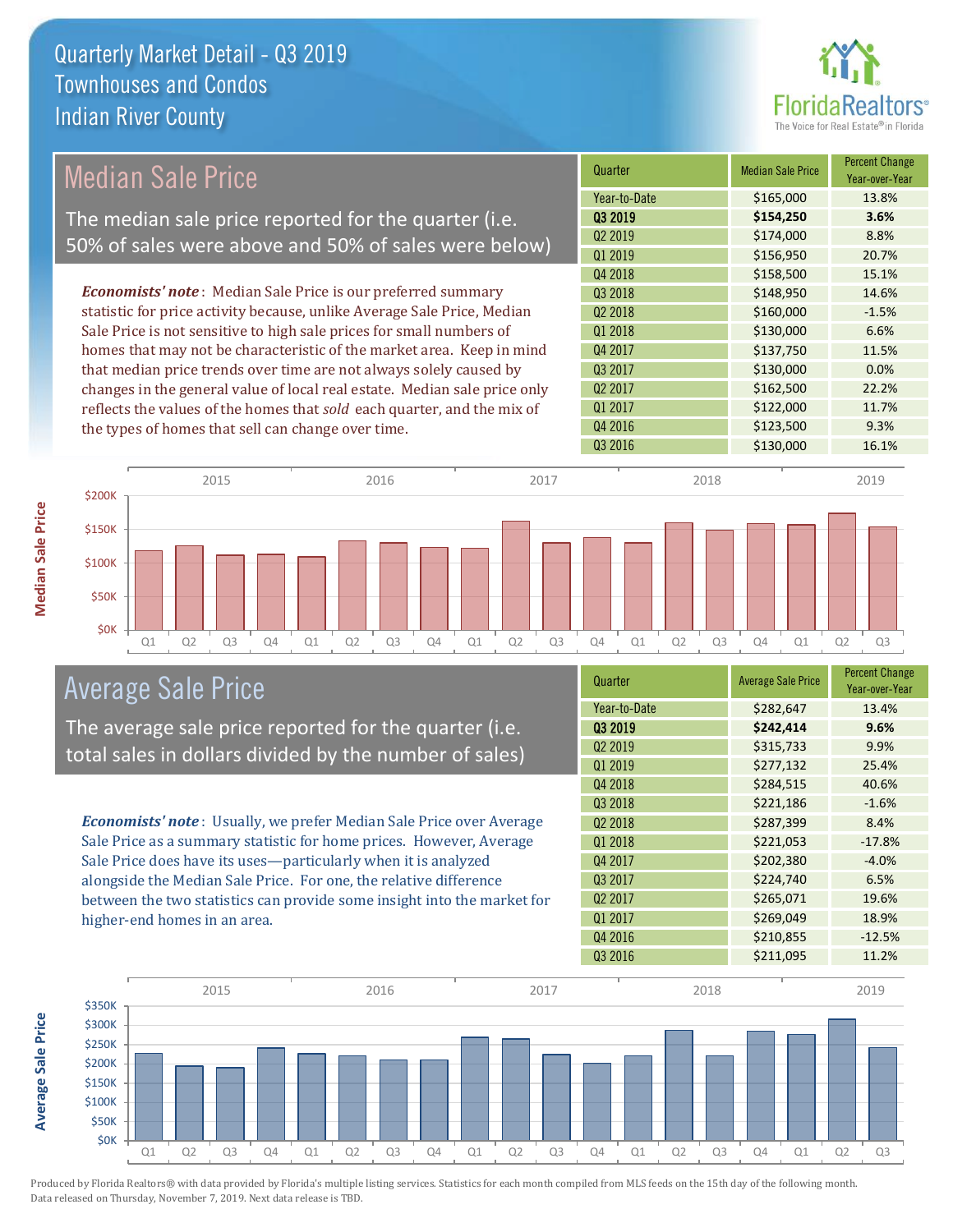

| <b>Dollar Volume</b>                                                         | Quarter             | <b>Dollar Volume</b> | <b>Percent Change</b><br>Year-over-Year |
|------------------------------------------------------------------------------|---------------------|----------------------|-----------------------------------------|
|                                                                              | Year-to-Date        | \$186.0 Million      | 19.7%                                   |
| The sum of the sale prices for all sales which closed                        | 03 2019             | \$48.2 Million       | 17.9%                                   |
| during the quarter                                                           | Q <sub>2</sub> 2019 | \$86.2 Million       | 13.2%                                   |
|                                                                              | Q1 2019             | \$51.5 Million       | 34.8%                                   |
|                                                                              | Q4 2018             | \$46.1 Million       | 31.6%                                   |
| <b>Economists' note</b> : Dollar Volume is simply the sum of all sale prices | 03 2018             | \$40.9 Million       | 4.0%                                    |
| in a given time period, and can quickly be calculated by multiplying         | Q <sub>2</sub> 2018 | \$76.2 Million       | 14.5%                                   |
| Closed Sales by Average Sale Price. It is a strong indicator of the health   | Q1 2018             | \$38.2 Million       | $-27.8%$                                |
| of the real estate industry in a market, and is of particular interest to    | Q4 2017             | \$35.0 Million       | $-2.9%$                                 |
| real estate professionals, investors, analysts, and government agencies.     | Q3 2017             | \$39.3 Million       | 24.2%                                   |
| Potential home sellers and home buyers, on the other hand, will likely       | Q <sub>2</sub> 2017 | \$66.5 Million       | 14.2%                                   |
| be better served by paying attention to trends in the two components         | Q1 2017             | \$53.0 Million       | 54.2%                                   |
| of Dollar Volume (i.e. sales and prices) individually                        | Q4 2016             | \$36.1 Million       | $-11.4%$                                |

Q3 2016 **431.7 Million** -15.8% Q1 Q2 Q3 Q4 Q1 Q2 Q3 Q4 Q1 Q2 Q3 Q4 Q1 Q2 Q3 Q4 Q1 Q2 Q3 \$0 \$20 M \$40 M \$60 M \$80 M \$100 M 2015 2016 2017 2018 2019

## Median Percent of Original List Price Received

of Dollar Volume (i.e. sales and prices) individually.

The median of the sale price (as a percentage of the original list price) across all properties selling during the quarter

*Economists' note* : The Median Percent of Original List Price Received is useful as an indicator of market recovery, since it typically rises as buyers realize that the market may be moving away from them and they need to match the selling price (or better it) in order to get a contract on the house. This is usually the last measure to indicate a market has shifted from down to up, so it is what we would call a *lagging* indicator.

| Quarter             | Med. Pct. of Orig.<br><b>List Price Received</b> | <b>Percent Change</b><br>Year-over-Year |
|---------------------|--------------------------------------------------|-----------------------------------------|
| Year-to-Date        | 93.4%                                            | $-1.2%$                                 |
| 03 2019             | 93.0%                                            | $-0.9%$                                 |
| Q <sub>2</sub> 2019 | 93.5%                                            | $-1.5%$                                 |
| 01 2019             | 93.9%                                            | $-1.3%$                                 |
| Q4 2018             | 93.9%                                            | $-1.5%$                                 |
| Q3 2018             | 93.8%                                            | 0.1%                                    |
| Q <sub>2</sub> 2018 | 94.9%                                            | 1.4%                                    |
| 01 2018             | 95.1%                                            | 0.7%                                    |
| Q4 2017             | 95.3%                                            | 1.9%                                    |
| Q3 2017             | 93.7%                                            | 0.9%                                    |
| 02 2017             | 93.6%                                            | $-0.1%$                                 |
| Q1 2017             | 94.4%                                            | 0.3%                                    |
| Q4 2016             | 93.5%                                            | $-0.1%$                                 |
| Q3 2016             | 92.9%                                            | $-1.6%$                                 |

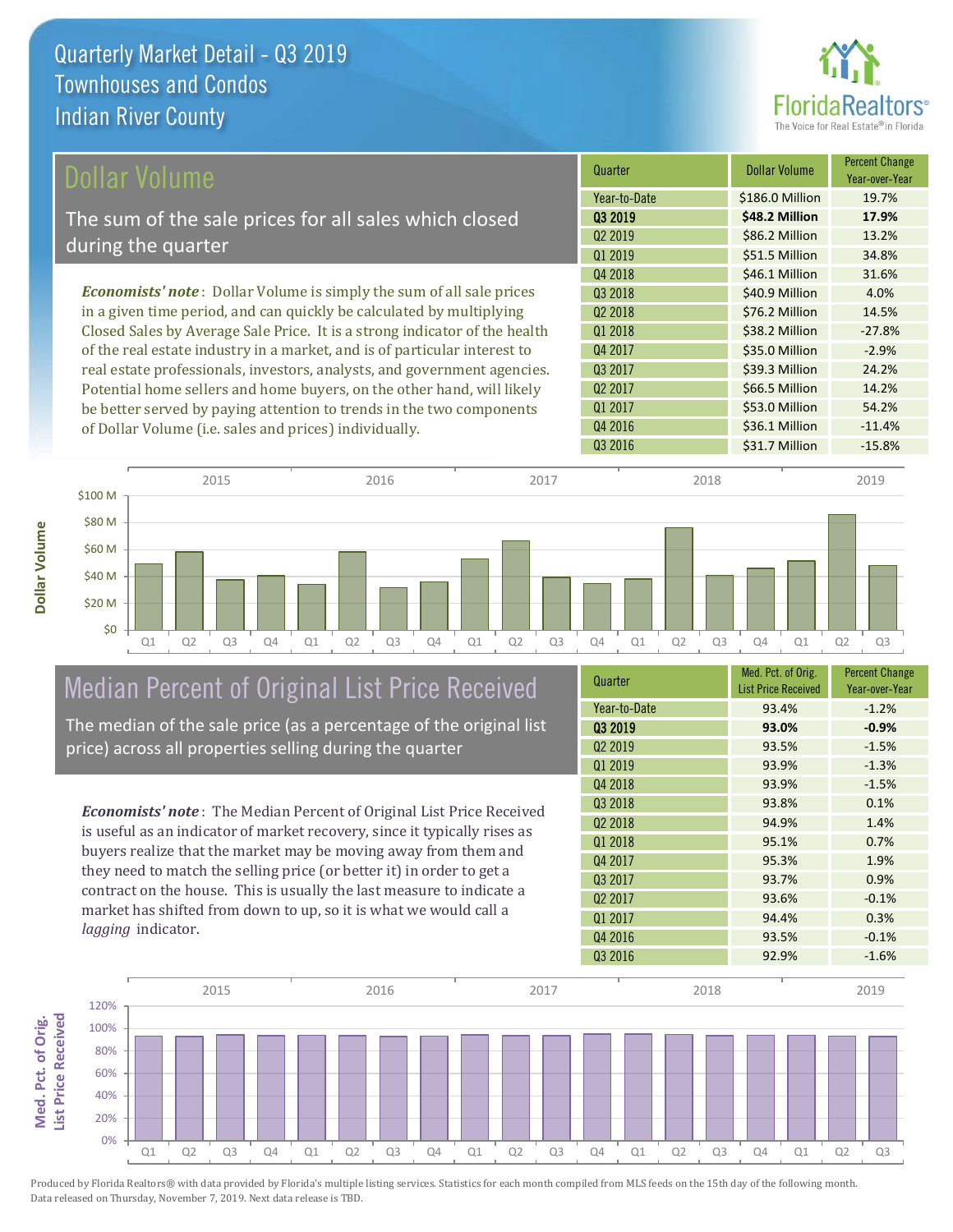

## Median Time to Contract

The median number of days between the listing date and contract date for all Closed Sales during the quarter

*Economists' note* : Like Time to Sale, Time to Contract is a measure of the length of the home selling process calculated for sales which closed during the quarter. The difference is that Time to Contract measures the number of days between the initial listing of a property and the signing of the contract which eventually led to the closing of the sale. When the gap between Median Time to Contract and Median Time to Sale grows, it is usually a sign of longer closing times and/or declining numbers of cash sales.

| Quarter             | <b>Median Time to</b><br>Contract | <b>Percent Change</b><br>Year-over-Year |
|---------------------|-----------------------------------|-----------------------------------------|
| Year-to-Date        | 59 Days                           | 28.3%                                   |
| 03 2019             | 76 Days                           | 18.8%                                   |
| Q <sub>2</sub> 2019 | 48 Days                           | 26.3%                                   |
| Q1 2019             | 67 Days                           | 45.7%                                   |
| Q4 2018             | 72 Days                           | 28.6%                                   |
| Q3 2018             | 64 Days                           | 28.0%                                   |
| Q <sub>2</sub> 2018 | 38 Days                           | $-33.3%$                                |
| Q1 2018             | 46 Days                           | $-13.2%$                                |
| Q4 2017             | 56 Days                           | $-11.1%$                                |
| Q3 2017             | 50 Days                           | $-24.2%$                                |
| Q <sub>2</sub> 2017 | 57 Days                           | $-8.1%$                                 |
| Q1 2017             | 53 Days                           | 29.3%                                   |
| Q4 2016             | 63 Days                           | $-17.1%$                                |
| Q3 2016             | 66 Days                           | 46.7%                                   |
|                     |                                   |                                         |



## Median Time to Sale

**Median Time to** 

**Median Time to** 

The median number of days between the listing date and closing date for all Closed Sales during the quarter

*Economists' note* : Time to Sale is a measure of the length of the home selling process, calculated as the number of days between the initial listing of a property and the closing of the sale. *Median* Time to Sale is the amount of time the "middle" property selling this month was on the market. That is, 50% of homes selling this month took *less* time to sell, and 50% of homes took *more* time to sell. Median Time to Sale gives a more accurate picture than Average Time to Sale, which can be skewed upward by small numbers of properties taking an abnormally long time to sell.

| Quarter             | <b>Median Time to Sale</b> | <b>Percent Change</b><br>Year-over-Year |
|---------------------|----------------------------|-----------------------------------------|
| Year-to-Date        | 103 Days                   | 17.0%                                   |
| Q3 2019             | 118 Days                   | 8.3%                                    |
| Q <sub>2</sub> 2019 | 95 Days                    | 15.9%                                   |
| Q1 2019             | 100 Days                   | 25.0%                                   |
| Q4 2018             | 115 Days                   | 11.7%                                   |
| Q3 2018             | 109 Days                   | 1.9%                                    |
| Q <sub>2</sub> 2018 | 82 Days                    | $-15.5%$                                |
| 01 2018             | 80 Days                    | $-13.0%$                                |
| Q4 2017             | 103 Days                   | $-1.9%$                                 |
| Q3 2017             | 107 Days                   | $-12.3%$                                |
| Q <sub>2</sub> 2017 | 97 Days                    | $-7.6%$                                 |
| Q1 2017             | 92 Days                    | 9.5%                                    |
| Q4 2016             | 105 Days                   | $-5.4%$                                 |
| Q3 2016             | 122 Days                   | 31.2%                                   |

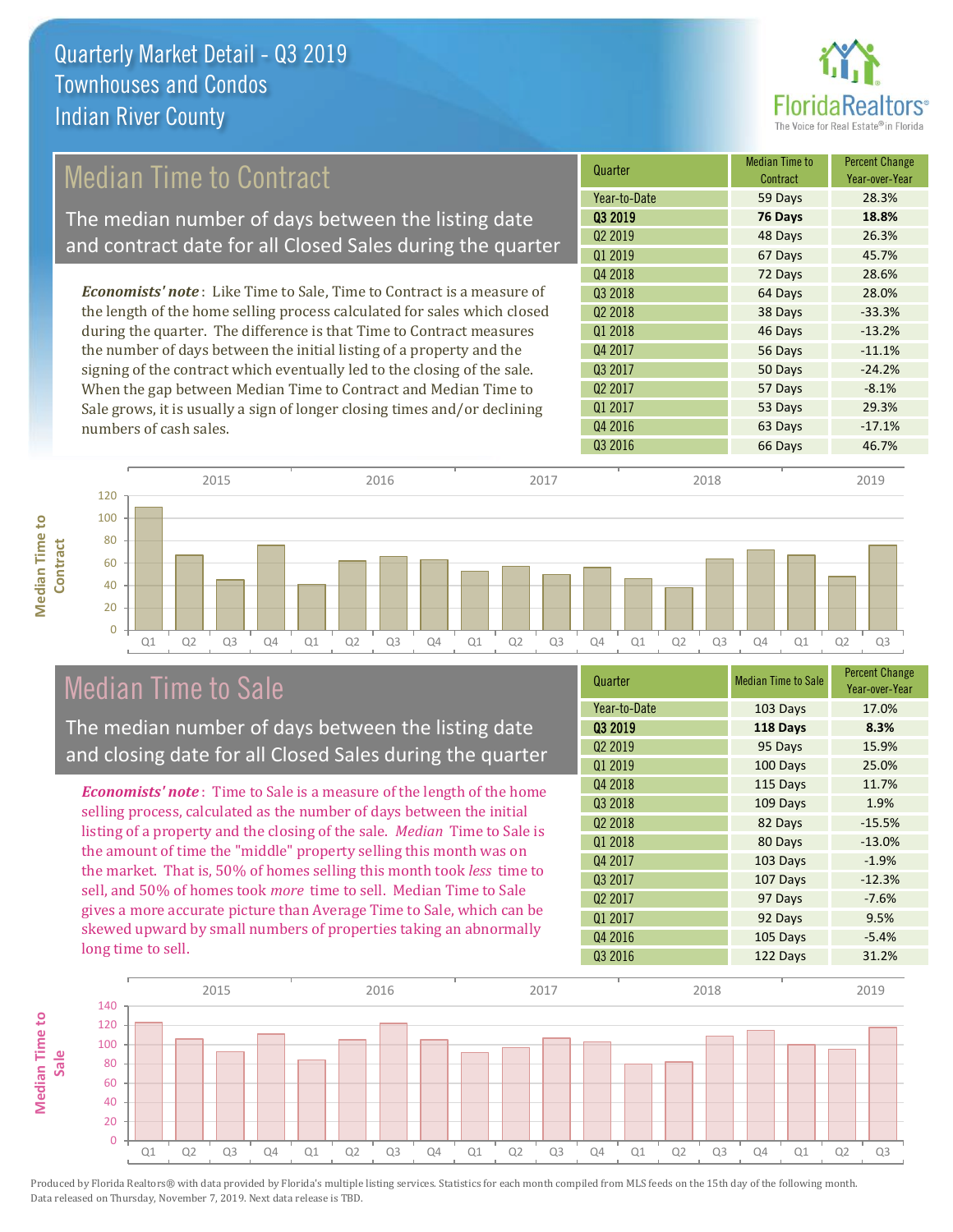

| <b>New Pending Sales</b>                                                       | Quarter             | <b>New Pending Sales</b> | <b>Percent Change</b><br>Year-over-Year |
|--------------------------------------------------------------------------------|---------------------|--------------------------|-----------------------------------------|
|                                                                                | Year-to-Date        | 697                      | $-0.7%$                                 |
| The number of listed properties that went under                                | 03 2019             | 185                      | $-1.6%$                                 |
| contract during the quarter                                                    | Q <sub>2</sub> 2019 | 253                      | 5.9%                                    |
|                                                                                | Q1 2019             | 259                      | $-5.8%$                                 |
|                                                                                | Q4 2018             | 151                      | $-11.7%$                                |
| <b>Economists' note</b> : Because of the typical length of time it takes for a | 03 2018             | 188                      | 11.2%                                   |
| sale to close, economists consider Pending Sales to be a decent                | Q <sub>2</sub> 2018 | 239                      | 9.1%                                    |
| indicator of potential future Closed Sales. It is important to bear in         | Q1 2018             | 275                      | 4.6%                                    |
| mind, however, that not all Pending Sales will be closed successfully.         | Q4 2017             | 171                      | $-2.8%$                                 |
| So, the effectiveness of Pending Sales as a future indicator of Closed         | Q3 2017             | 169                      | 1.2%                                    |
| Sales is susceptible to changes in market conditions such as the               | Q <sub>2</sub> 2017 | 219                      | 0.9%                                    |
| availability of financing for homebuyers and the inventory of                  | Q1 2017             | 263                      | 16.4%                                   |
| distressed properties for sale.                                                | Q4 2016             | 176                      | 13.5%                                   |
|                                                                                | Q3 2016             | 167                      | $-10.2%$                                |

**New Listings**



# New Listings

The number of properties put onto the market during the quarter

*Economists' note* : New Listings tend to rise in delayed response to increasing prices, so they are often seen as a lagging indicator of market health. As prices rise, potential sellers raise their estimations of value—and in the most recent cycle, rising prices have freed up many potential sellers who were previously underwater on their mortgages. Note that in our calculations, we take care to not include properties that were recently taken off the market and quickly relisted, since these are not really *new* listings.

| Quarter             | <b>New Listings</b> | <b>Percent Change</b><br>Year-over-Year |
|---------------------|---------------------|-----------------------------------------|
| Year-to-Date        | 919                 | 2.1%                                    |
| 03 2019             | 234                 | $-2.5%$                                 |
| Q <sub>2</sub> 2019 | 268                 | 2.3%                                    |
| Q1 2019             | 417                 | 4.8%                                    |
| Q4 2018             | 286                 | 18.7%                                   |
| Q3 2018             | 240                 | 38.7%                                   |
| Q <sub>2</sub> 2018 | 262                 | $-0.8%$                                 |
| Q1 2018             | 398                 | 23.6%                                   |
| Q4 2017             | 241                 | 9.5%                                    |
| Q3 2017             | 173                 | 2.4%                                    |
| Q <sub>2</sub> 2017 | 264                 | 22.8%                                   |
| Q1 2017             | 322                 | $-0.6%$                                 |
| Q4 2016             | 220                 | $-0.9%$                                 |
| Q3 2016             | 169                 | $-23.5%$                                |

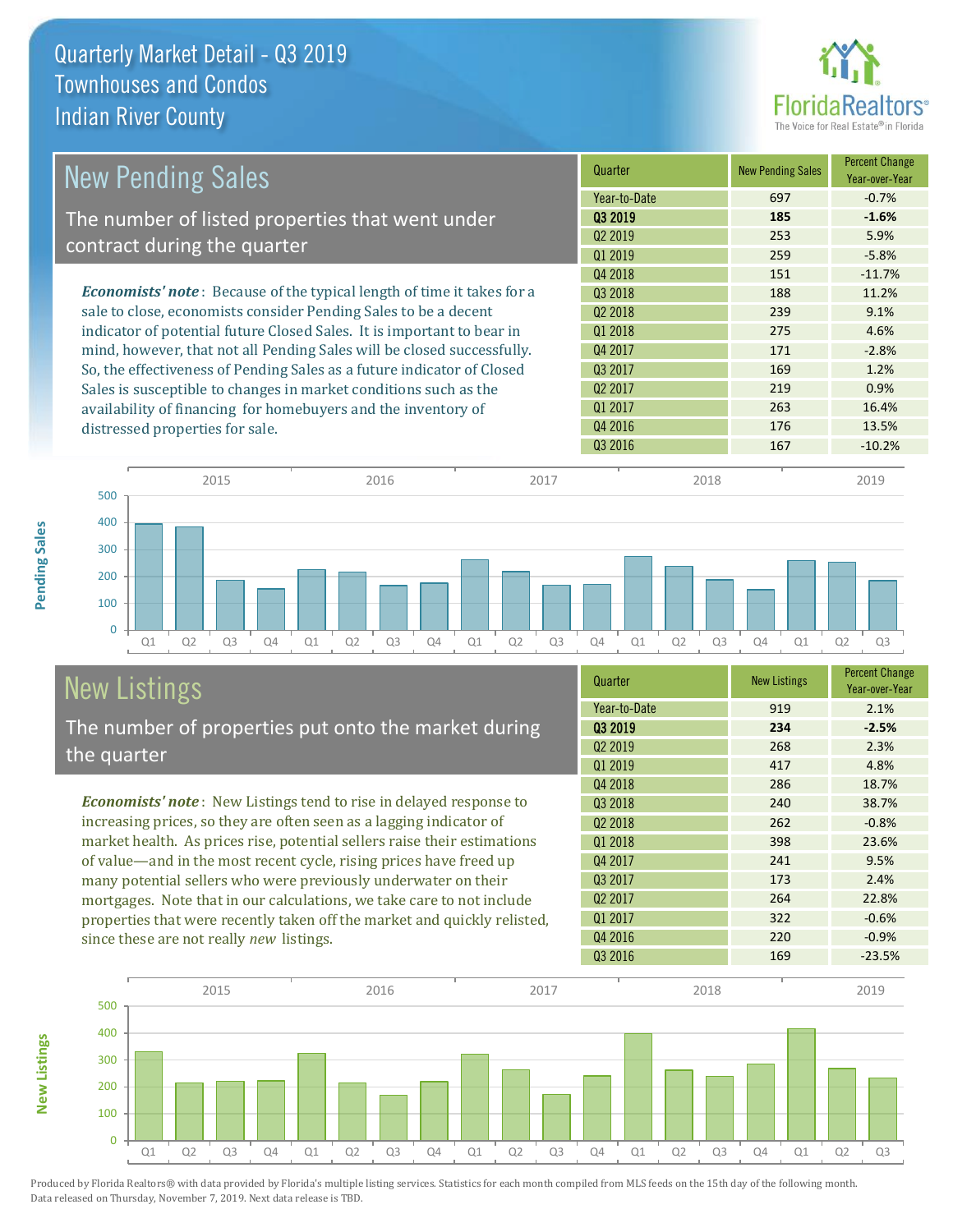

| Inventory (Active Listings)                                                  | Quarter                  | Inventory | <b>Percent Change</b><br>Year-over-Year |
|------------------------------------------------------------------------------|--------------------------|-----------|-----------------------------------------|
|                                                                              | <b>YTD (Monthly Avg)</b> | 486       | 25.9%                                   |
| The number of property listings active at the end of                         | 03 2019                  | 418       | 14.5%                                   |
|                                                                              | 02 2019                  | 463       | 28.6%                                   |
| the quarter                                                                  | Q1 2019                  | 530       | 27.7%                                   |
|                                                                              | Q4 2018                  | 443       | 35.9%                                   |
| <b>Economists' note</b> : There are a number of ways to define and calculate | 03 2018                  | 365       | 15.9%                                   |
| Inventory. Our method is to simply count the number of active listings       | Q <sub>2</sub> 2018      | 360       | 0.6%                                    |
| on the last day of the quarter, and hold this number to compare with         | Q1 2018                  | 415       | 15.9%                                   |
| the same quarter the following year. Inventory rises when New                | Q4 2017                  | 326       | $-0.9%$                                 |
| Listings are outpacing the number of listings that go off-market             | Q3 2017                  | 315       | 3.6%                                    |
| (regardless of whether they actually sell). Likewise, it falls when New      | Q <sub>2</sub> 2017      | 358       | 6.5%                                    |
| Listings aren't keeping up with the rate at which homes are going off-       | Q1 2017                  | 358       | $-10.3%$                                |



## Months Supply of Inventory

An estimate of the number of months it will take to deplete the current Inventory given recent sales rates

*Economists' note* : MSI is a useful indicator of market conditions. The benchmark for a balanced market (favoring neither buyer nor seller) is 5.5 months of inventory. Anything higher is traditionally a buyers' market, and anything lower is a sellers' market. There is no single accepted way of calculating MSI. A common method is to divide current Inventory by the most recent month's Closed Sales count, but this count is a usually poor predictor of future Closed Sales due to seasonal cycles. To eliminate seasonal effects, we use the 12-month average of monthly Closed Sales instead.

| Quarter                  | <b>Months Supply</b> | <b>Percent Change</b><br>Year-over-Year |
|--------------------------|----------------------|-----------------------------------------|
| <b>YTD (Monthly Avg)</b> | 7.2                  | 22.0%                                   |
| 03 2019                  | 6.1                  | 10.9%                                   |
| Q <sub>2</sub> 2019      | 6.9                  | 25.5%                                   |
| Q1 2019                  | 8.0                  | 23.1%                                   |
| Q4 2018                  | 6.8                  | 38.8%                                   |
| Q3 2018                  | 5.5                  | 14.6%                                   |
| Q <sub>2</sub> 2018      | 5.5                  | $-1.8%$                                 |
| Q1 2018                  | 6.5                  | 18.2%                                   |
| Q4 2017                  | 4.9                  | $-9.3%$                                 |
| Q3 2017                  | 4.8                  | $-4.0%$                                 |
| Q <sub>2</sub> 2017      | 5.6                  | 7.7%                                    |
| Q1 2017                  | 5.5                  | $-5.2%$                                 |
| Q4 2016                  | 5.4                  | 20.0%                                   |
| Q3 2016                  | 5.0                  | 31.6%                                   |

Q3 2016 304 5.2%

Q4 2016 329 -1.8%



Produced by Florida Realtors® with data provided by Florida's multiple listing services. Statistics for each month compiled from MLS feeds on the 15th day of the following month. Data released on Thursday, November 7, 2019. Next data release is TBD.

market.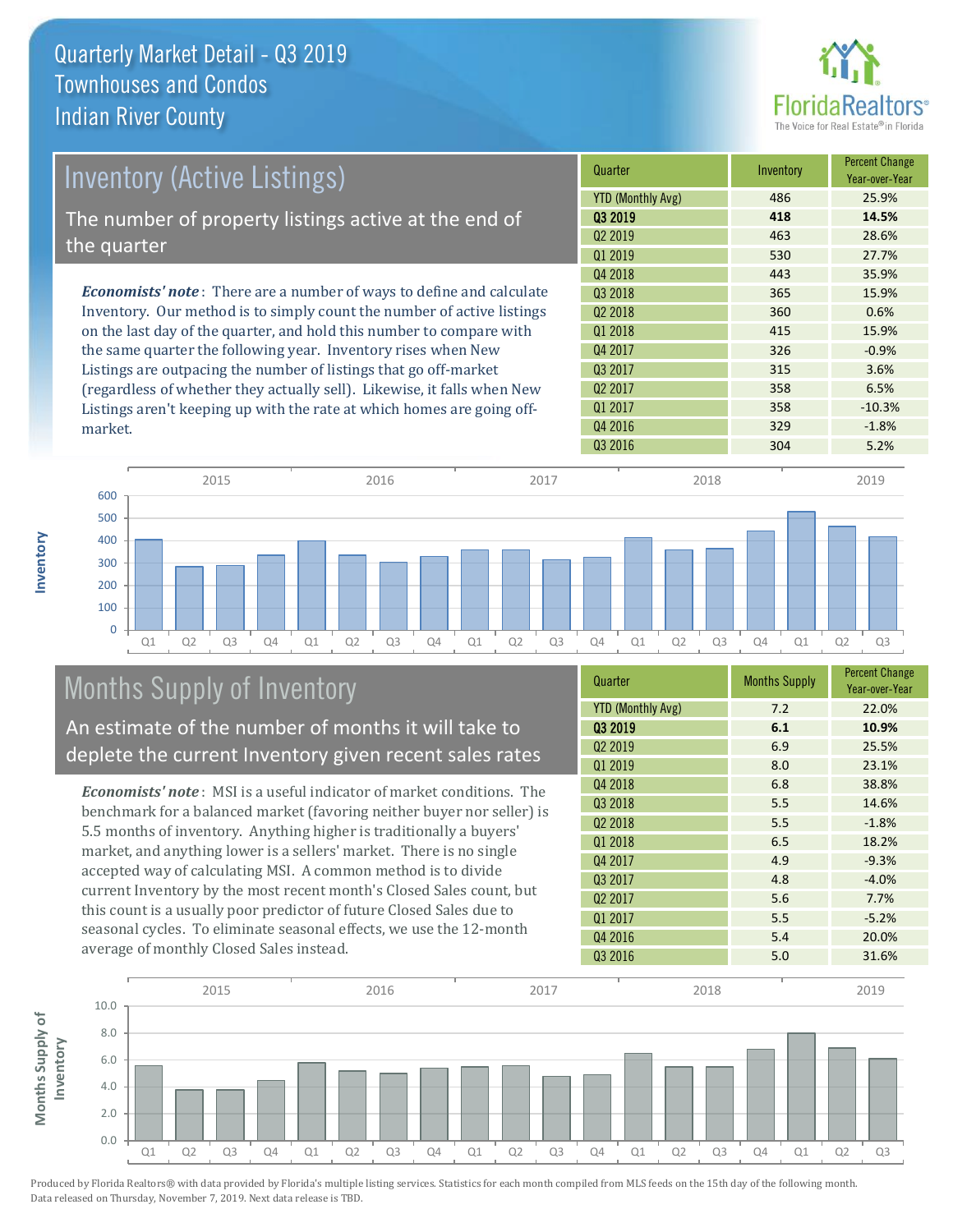

## Closed Sales by Sale Price

The number of sales transactions which closed during the quarter

*Economists' note:* Closed Sales are one of the simplest—yet most important—indicators for the residential real estate market. When comparing Closed Sales across markets of different sizes, we recommend comparing the percent changes in sales rather than the number of sales. Closed Sales (and many other market metrics) are affected by seasonal cycles, so actual trends are more accurately represented by year-over-year changes (i.e. comparing a quarter's sales to the amount of sales in the same quarter in the previous year), rather than changes from one quarter to the next.





### Median Time to Contract by Sale Price The median number of days between the listing date and contract date for all Closed Sales during the quarter

*Economists' note* : Like Time to Sale, Time to Contract is a measure of the length of the home selling process calculated for sales which closed during the quarter. The difference is that Time to Contract measures the number of days between the initial listing of a property and the signing of the contract which eventually led to the closing of the sale. When the gap between Median Time to Contract and Median Time to Sale grows, it is usually a sign of longer closing times and/or declining numbers of cash sales.

| <b>Sale Price</b>     | Median Time to<br>Contract | <b>Percent Change</b><br>Year-over-Year |
|-----------------------|----------------------------|-----------------------------------------|
| Less than \$50,000    | 109 Days                   | N/A                                     |
| $$50,000 - $99,999$   | 83 Days                    | 196.4%                                  |
| $$100,000 - $149,999$ | 44 Days                    | $-22.8%$                                |
| $$150,000 - $199,999$ | 27 Days                    | $-70.3%$                                |
| \$200,000 - \$249,999 | 74 Days                    | $-45.2%$                                |
| \$250,000 - \$299,999 | 93 Days                    | $-42.2%$                                |
| \$300,000 - \$399,999 | 175 Days                   | 430.3%                                  |
| \$400,000 - \$599,999 | 105 Days                   | 18.0%                                   |
| \$600,000 - \$999,999 | 128 Days                   | 20.8%                                   |
| \$1,000,000 or more   | 165 Days                   | 236.7%                                  |

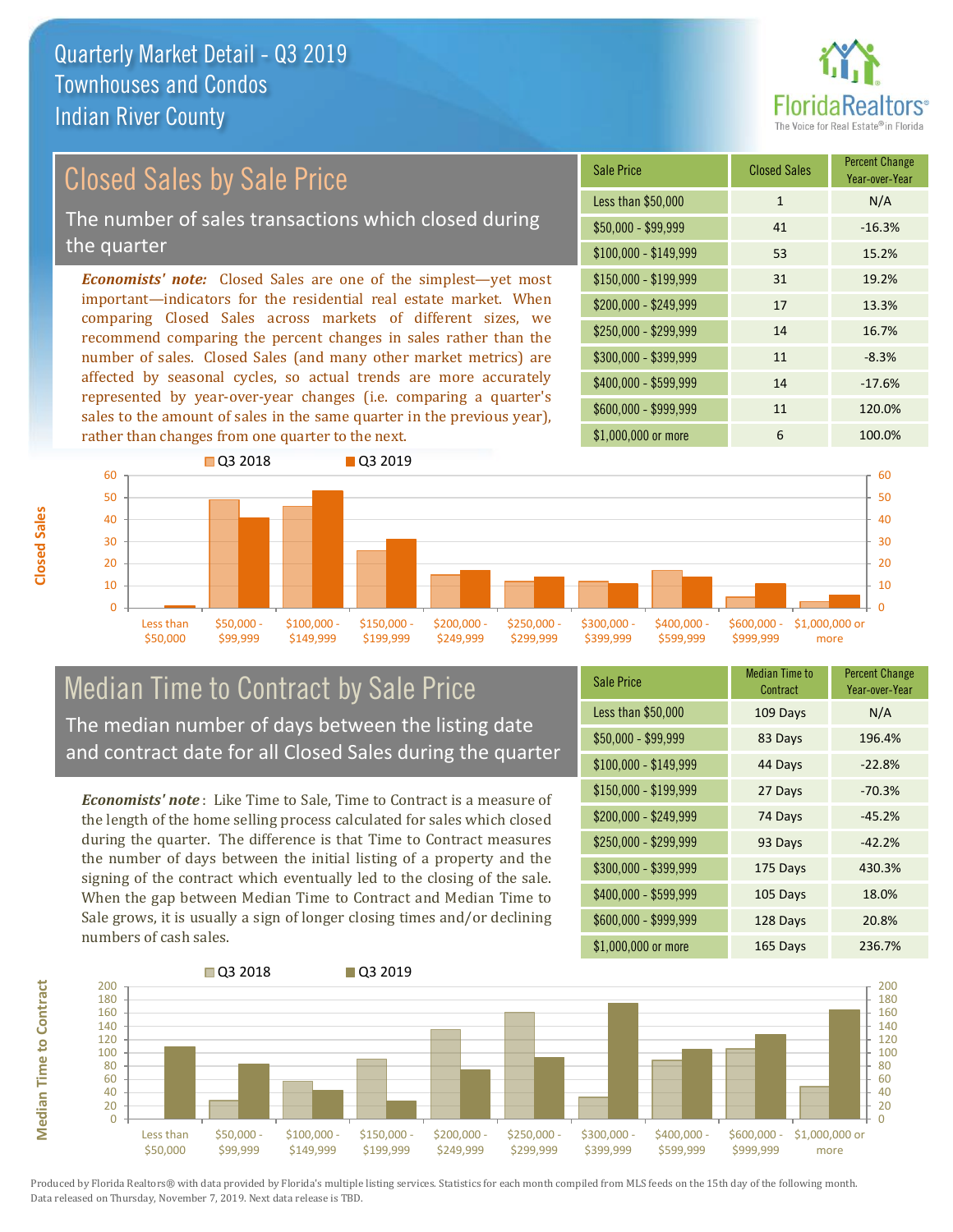

## New Listings by Initial Listing Price

The number of properties put onto the market during the quarter

*Economists' note:* New Listings tend to rise in delayed response to increasing prices, so they are often seen as a lagging indicator of market health. As prices rise, potential sellers raise their estimations of value—and in the most recent cycle, rising prices have freed up many potential sellers who were previously underwater on their mortgages. Note that in our calculations, we take care to not include properties that were recently taken off the market and quickly relisted, since these are not really *new* listings.

| <b>Initial Listing Price</b> | <b>New Listings</b> | <b>Percent Change</b><br>Year-over-Year |
|------------------------------|---------------------|-----------------------------------------|
| Less than \$50,000           | $\overline{2}$      | N/A                                     |
| $$50,000 - $99,999$          | 34                  | $-5.6%$                                 |
| $$100,000 - $149,999$        | 58                  | $-1.7%$                                 |
| $$150,000 - $199,999$        | 50                  | 56.3%                                   |
| \$200,000 - \$249,999        | 13                  | $-40.9%$                                |
| \$250,000 - \$299,999        | 8                   | 33.3%                                   |
| \$300,000 - \$399,999        | 28                  | 47.4%                                   |
| \$400,000 - \$599,999        | 19                  | $-5.0%$                                 |
| \$600,000 - \$999,999        | 10                  | $-54.5%$                                |
| \$1,000,000 or more          | 12                  | $-50.0\%$                               |



### Inventory by Current Listing Price The number of property listings active at the end of the quarter

*Economists' note* : There are a number of ways to define and calculate Inventory. Our method is to simply count the number of active listings on the last day of the quarter, and hold this number to compare with the same quarter the following year. Inventory rises when New Listings are outpacing the number of listings that go off-market (regardless of whether they actually sell). Likewise, it falls when New Listings aren't keeping up with the rate at which homes are going offmarket.

| <b>Current Listing Price</b> | Inventory    | <b>Percent Change</b><br>Year-over-Year |
|------------------------------|--------------|-----------------------------------------|
| Less than \$50,000           | $\mathbf{1}$ | N/A                                     |
| $$50,000 - $99,999$          | 37           | $-9.8%$                                 |
| $$100,000 - $149,999$        | 62           | 47.6%                                   |
| $$150,000 - $199,999$        | 43           | 7.5%                                    |
| \$200,000 - \$249,999        | 22           | $-29.0%$                                |
| \$250,000 - \$299,999        | 37           | 15.6%                                   |
| \$300,000 - \$399,999        | 68           | 54.5%                                   |
| \$400,000 - \$599,999        | 57           | 14.0%                                   |
| \$600,000 - \$999,999        | 42           | $-10.6%$                                |
| \$1,000,000 or more          | 49           | 28.9%                                   |



Produced by Florida Realtors® with data provided by Florida's multiple listing services. Statistics for each month compiled from MLS feeds on the 15th day of the following month. Data released on Thursday, November 7, 2019. Next data release is TBD.

**Inventory**